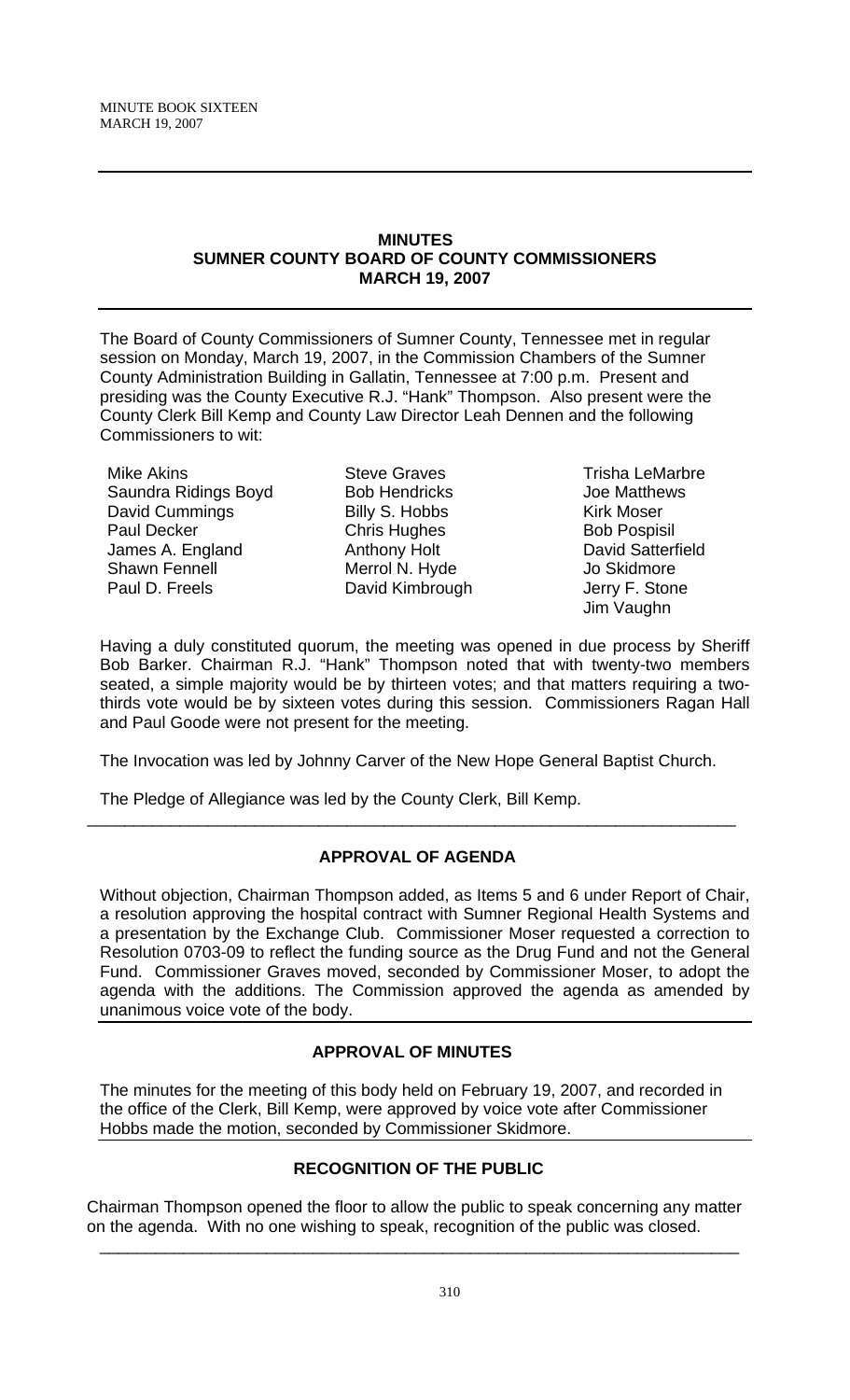### **REPORT OF THE CHAIR**

Commissioner Holt introduced the resolution and read it into the record.

#### **A RESOLUTION HONORING MR. CHARLES HAYNES**

**WHEREAS,** Mr. Charles Haynes, since 1994 has been a member of the Sumner County Planning Commission and served as Chairman of the committee from 2000-2007; and

**WHEREAS**, Mr. Haynes has been instrumental in bringing progress and advancement to this county and demonstrates civic-mindedness and his commitment to serve the citizens of Sumner County; and

**WHEREAS,** Mr. Haynes, by giving of his time and talents, has contributed distinctive guidance and direction to the citizens and leadership of Sumner County.

**NOW, THEREFORE, BE IT RESOLVED** by the Sumner County Board of County Commissioners meeting in regular session on this the 19<sup>th</sup> day of March, 2007, that this body does hereby recognize and commend Mr. Charles Haynes for his dedication and service to the citizens and government of Sumner County; and

**BE IT FURTHER RESOLVED** that this resolution shall be spread on the minutes of this body and the Clerk is to furnish a copy of this resolution to Mr. Charles Haynes.

\_\_\_\_\_\_\_\_\_\_\_\_\_\_\_\_\_\_\_\_\_\_\_\_\_\_\_\_\_\_\_\_\_\_\_\_\_\_\_\_\_\_\_\_\_\_\_\_\_\_\_\_\_\_\_\_\_\_\_\_\_\_\_\_

Upon motion of Commissioner Holt, seconded by Commissioner Hendricks, the Commission approved the certificate of recognition honoring Mr. Haynes.

\_\_\_\_\_\_\_\_\_\_\_\_\_\_\_\_\_\_\_\_\_\_\_\_\_\_\_\_\_\_\_\_\_\_\_\_\_\_\_\_\_\_\_\_\_\_\_\_\_\_\_\_\_\_\_\_\_\_\_\_\_\_\_\_\_\_\_\_\_\_\_\_\_\_

Commissioner Matthews introduced the following resolution and read it into the record.

# **A RESOLUTION HONORING MR. ANTHONY HOLT**

**WHEREAS,** Mr. Anthony Holt, since 1994 has been a member of the Sumner County Planning Commission and served as Vice-Chairman from 2000- 2007 as well as serving for the past seventeen years as a member of the County Commission from the 4<sup>th</sup> District; and

**WHEREAS,** Mr. Holt, by giving of his time and talents, has contributed distinctive guidance and direction to the citizens and leadership of Sumner County; and

**WHEREAS**, Mr. Holt demonstrates civic-mindedness and his commitment to serve the citizens of Sumner County has been instrumental in bringing progress and advancement to this county.

**NOW, THEREFORE, BE IT RESOLVED** by the Sumner County Board of County Commissioners meeting in regular session on this the 19<sup>th</sup> day of March, 2007, that this body does hereby recognize and commend Mr. Anthony Holt for his dedication and service to the citizens and government of Sumner County; and

**BE IT FURTHER RESOLVED** that this resolution shall be spread on the minutes of this body and the Clerk is to furnish a copy of this resolution to Mr. Anthony Holt.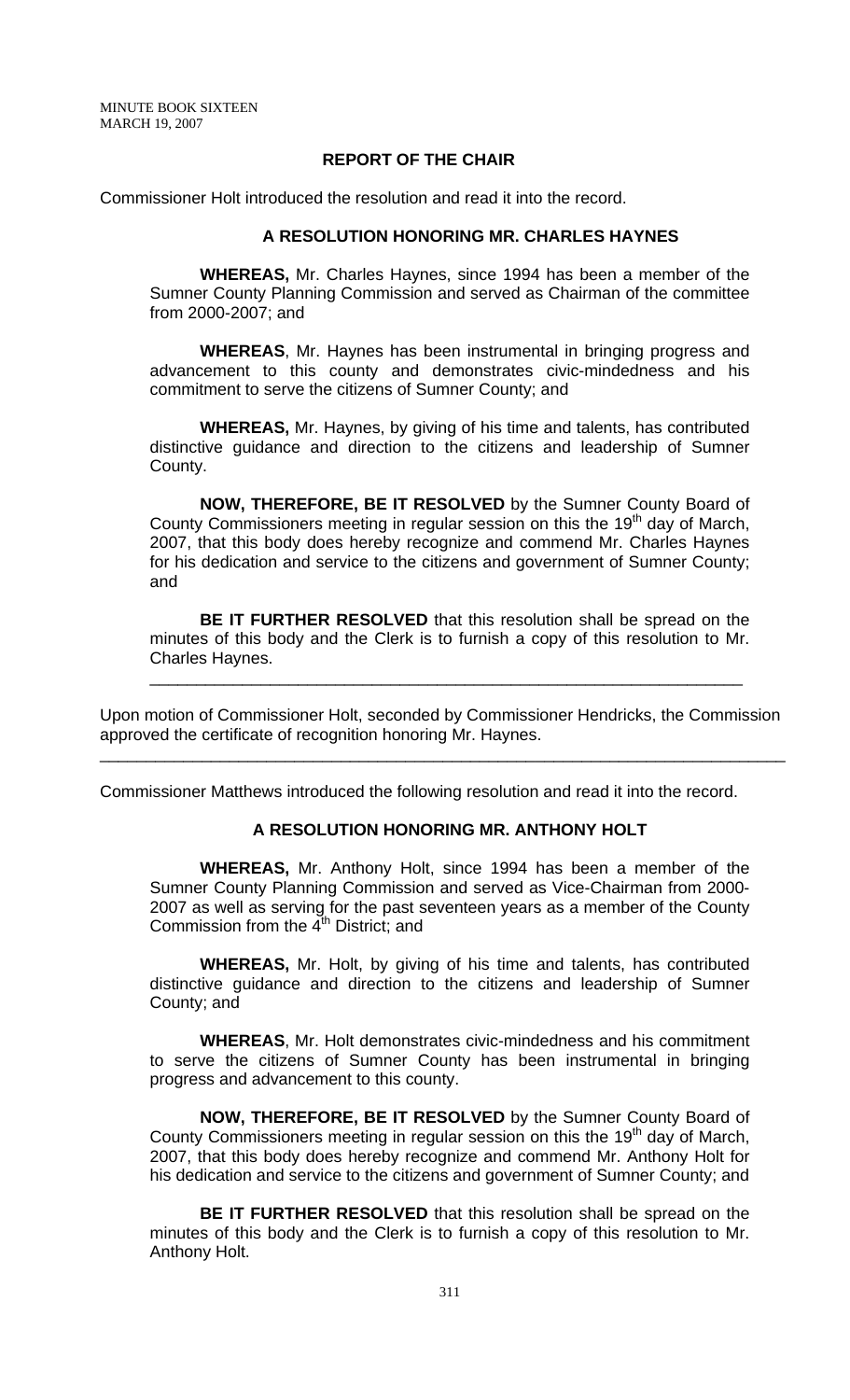Upon motion of Commissioner Matthews, seconded by Commissioner LeMarbre, the Commission approved the certificate of recognition for Commissioner Holt who abstained from the vote.

\_\_\_\_\_\_\_\_\_\_\_\_\_\_\_\_\_\_\_\_\_\_\_\_\_\_\_\_\_\_\_\_\_\_\_\_\_\_\_\_\_\_\_\_\_\_\_\_\_\_\_\_\_\_\_\_\_\_\_\_\_\_\_\_\_\_\_\_\_\_\_\_\_\_\_

**\_\_\_\_\_\_\_\_\_\_\_\_\_\_\_\_\_\_\_\_\_\_\_\_\_\_\_\_\_\_\_\_\_\_\_\_\_\_\_\_\_\_\_\_\_\_\_\_\_\_\_\_\_\_\_\_\_\_\_\_\_\_\_\_**

Commissioner Pospisil introduced the following resolution and read it into the record.

#### **A RESOLUTION HONORING MR. ALEX KISS**

**WHEREAS,** Mr. Alex Kiss, was honored on February 24, 2007, when he was inducted into the Tennessee Soccer Hall of Fame in Knoxville, Tennessee; and

**WHEREAS,** Mr. Kiss has been a major contributor to the sport of soccer in Tennessee where he has been a player and referee and through his efforts has helped to build soccer in our state and community; and

**WHEREAS**, Mr. Kiss through his distinctive guidance and direction to the youth and soccer of Sumner County has been instrumental in bringing progress and advancement of this sport and to youth development in this county.

**NOW, THEREFORE, BE IT RESOLVED** by the Sumner County Board of County Commissioners meeting in regular session on this the 19<sup>th</sup> day of March, 2007, that this body does hereby recognize and commend Mr. Alex Kiss for his dedication and service to the citizens and youth of Sumner County; and

**BE IT FURTHER RESOLVED** that this resolution shall be spread on the minutes of this body and the Clerk is to furnish a copy of this resolution to Mr. Alex Kiss.

Upon motion of Commissioner Pospisil, seconded by Commissioner Hobbs, the Commission approved the certificate of recognition of Commissioner Holt who abstained from the vote.

\_\_\_\_\_\_\_\_\_\_\_\_\_\_\_\_\_\_\_\_\_\_\_\_\_\_\_\_\_\_\_\_\_\_\_\_\_\_\_\_\_\_\_\_\_\_\_\_\_\_\_\_\_\_\_\_\_\_\_\_\_\_\_\_\_\_\_\_\_\_\_\_\_\_\_

\_\_\_\_\_\_\_\_\_\_\_\_\_\_\_\_\_\_\_\_\_\_\_\_\_\_\_\_\_\_\_\_\_\_\_\_\_\_\_\_\_\_\_\_\_\_\_\_\_\_\_\_\_\_\_\_\_\_\_\_\_\_\_\_

Commissioner Boyd introduced the following resolution and read it into the record.

# **A RESOLUTION HONORING MR. JERRY VRADENBURG**

**WHEREAS,** Mr. Jerry Vradenburg was born in 1937, graduated from East High and Belmont College before embarking on an outstanding coaching career; and

**WHEREAS,** Mr. Vradenburg after countless years as an award winning coach, was honored on March 17, 2007, when he was inducted into the TSSAA Hall of Fame; and

**WHEREAS,** Mr. Vradenburg was named Mid-State Coach of the Year in 1979; was named TACA Coach of the Year in 1986 & 1987 and was also honored with the Boys Basketball Coach Goal Award by Scholastic Coach Magazine; and

**WHEREAS**, Mr. Vradenburg through his distinctive guidance as a basketball, football and golf coach and Athletic Director from 1968-1994 to the youth of Sumner County has been instrumental in forming the lives of countless persons in this county.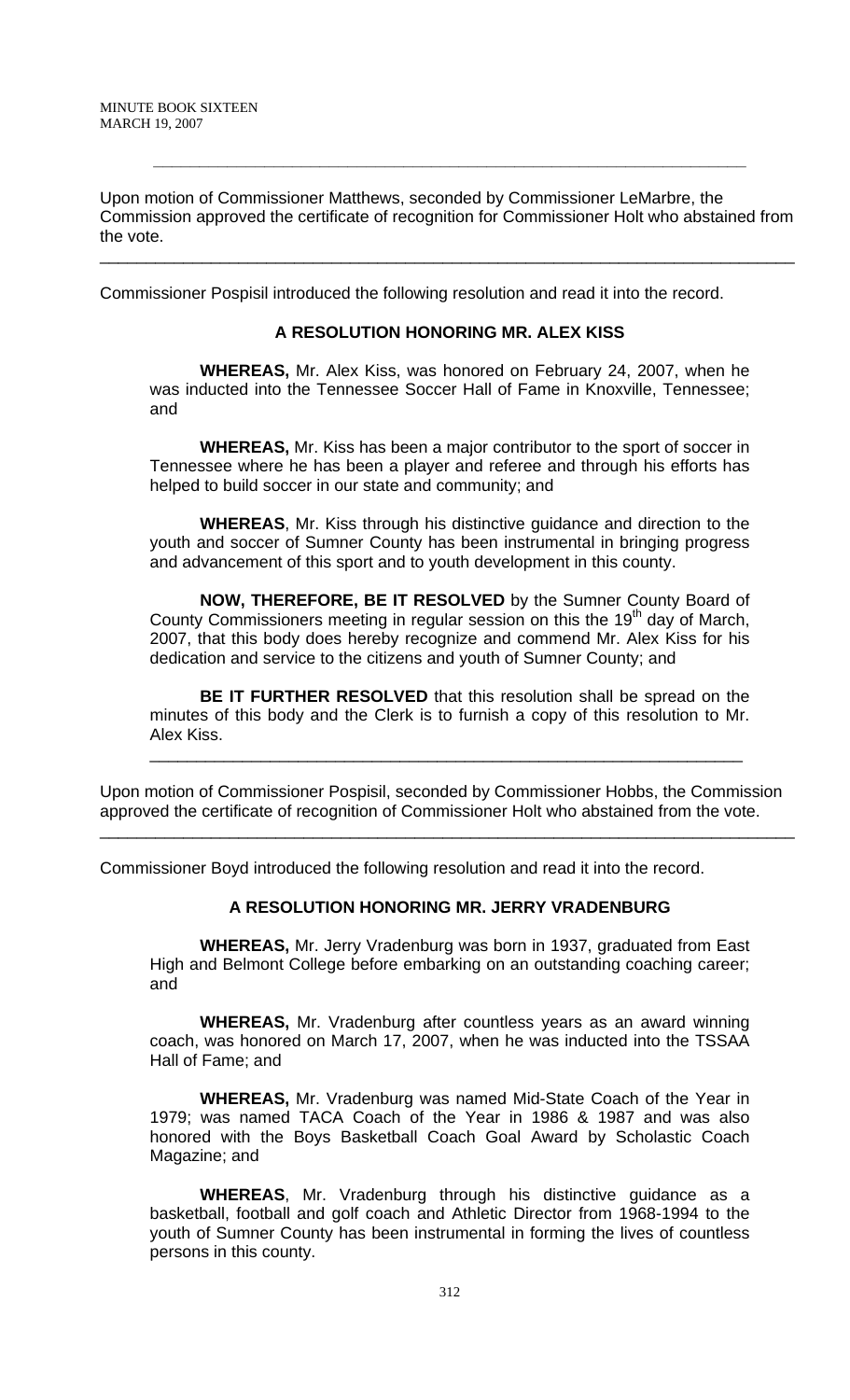**NOW, THEREFORE, BE IT RESOLVED** by the Sumner County Board of County Commissioners meeting in regular session on this the  $19<sup>th</sup>$  day of March, 2007, that this body does hereby recognize and commend Mr. Jerry Vradenburg for his dedication and service to the citizens and youth of Sumner County; and

**BE IT FURTHER RESOLVED** that this resolution shall be spread on the minutes of this body and the Clerk is to furnish a copy of this resolution to Mr. Jerry Vradenburg.

 Upon motion of Commissioner England, seconded by Commissioner Boyd, the Commission approved the certificate of recognition for Mr. Vradenburg.

\_\_\_\_\_\_\_\_\_\_\_\_\_\_\_\_\_\_\_\_\_\_\_\_\_\_\_\_\_\_\_\_\_\_\_\_\_\_\_\_\_\_\_\_\_\_\_\_\_\_\_\_\_\_\_\_\_\_\_\_\_\_\_\_\_\_\_\_\_\_\_\_\_\_

\_\_\_\_\_\_\_\_\_\_\_\_\_\_\_\_\_\_\_\_\_\_\_\_\_\_\_\_\_\_\_\_\_\_\_\_\_\_\_\_\_\_\_\_\_\_\_\_\_\_\_\_\_\_\_\_\_\_\_\_\_\_\_\_

Chairman Thompson recognized County Law Director Leah Dennen who reported that negotiations were complete with Sumner Regional Health Systems (SRHS) on the cost the County will incur if jail inmates receive medical care at the hospital. Ms. Dennen explained that the discount is equal to that given to TennCare. She requested the Commission approve the contract, which she said would be beneficial for the County.

Commissioner Holt moved, seconded by Commissioner Matthews, to approve the contract with SRHS.

The electronic vote was recorded in the following manner:

| 0703-19          | <b>Yes: 22</b> | <b>No: 0</b> |   | Abs: 0          | 07:30 PM |
|------------------|----------------|--------------|---|-----------------|----------|
| Pospisil         | V              |              |   |                 |          |
| Freels           |                | <b>Stone</b> | Y | <b>Hobbs</b>    |          |
| Hughes           |                | Kimbrough    | Y | <b>Skidmore</b> |          |
| Moser            |                | Decker       | Y | Hyde            |          |
| <b>Hendricks</b> | Y              | Vaughn       | Y | LeMarbre        | Υ        |
| <b>Matthews</b>  | Y              | Boyd         | Y | England         |          |
| Graves           |                | Satterfield  | Y | Holt            |          |
| Akins            |                | Fennell      | Y | Cummings        | v        |

Chairman Thompson declared the motion approved by the body. The resulting resolution was prepared as follows:

**0703-19 A RESOLUTION APPROVING THE CONTRACT WITH SUMNER REGIONAL HEALTH SYSTEMS FOR JAIL INMATE CARE**

**BE IT RESOLVED** by the Sumner County Board of County Commissioners meeting in regular session on this the 19<sup>th</sup> day of March, 2007, that this body hereby approves the draft contract attached herewith as Exhibit A for further defining medical services for Sumner County jail inmates; and

**BE IT FURTHER RESOLVED** that the County Executive and Law Director are authorized to sign the agreement after final approval of Sumner Regional Health Systems.

\_\_\_\_\_\_\_\_\_\_\_\_\_\_\_\_\_\_\_\_\_\_\_\_\_\_\_\_\_\_\_\_\_\_\_\_\_\_\_\_\_\_\_\_\_\_\_\_\_\_\_\_\_\_\_\_\_\_\_\_\_\_\_\_

### **REPORT FROM COUNTY OFFICIALS**

 By motion of Commissioner Hughes, seconded by Commissioner Vaughn, the commissioners approved unanimously the filing as received of the following reports: County Investments, County General Fund, County Debt Service Fund, County Highway Fund, County Capital Outlay Fund, School General Purpose Fund, School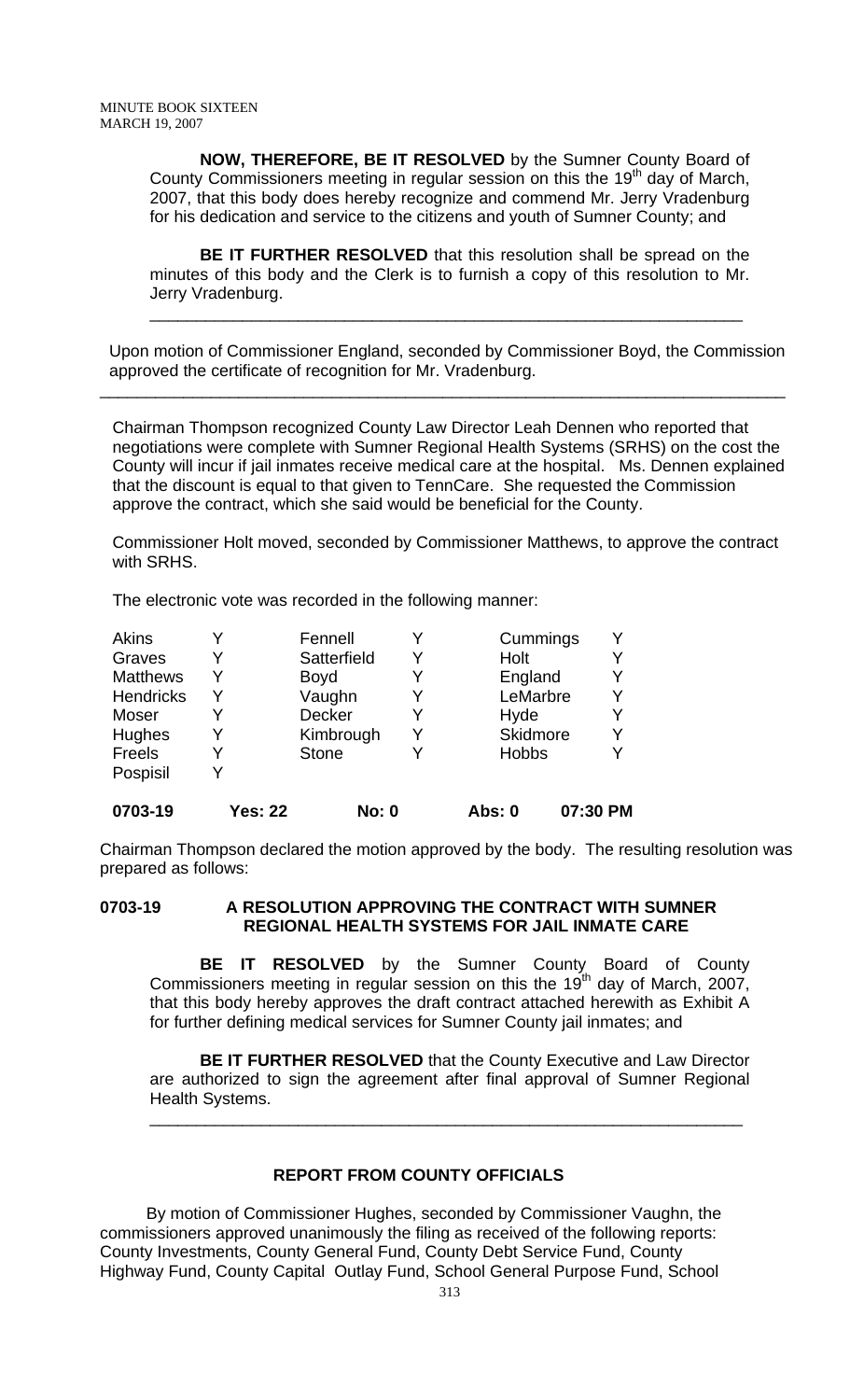Federal Projects Fund, School Food Service Fund, Employee Health Insurance Trust Fund, Employee Dental Insurance Trust Fund, Casualty Insurance Trust Fund, County Trustee Funds, Special Reports: County Dental Insurance Claim Payments, County Health Insurance Claim Payments, County Property Tax Collections, County EMS Billing/Collections/Balances, County Sales Tax Collections, County Wheel Tax Collections, County Tax Rates/Property Values and County School Loan Program Rates. Approval of the filing of these records does not certify to the accuracy of the documents.

Chairman Thompson introduced the following resolution:

### **0703-NOT A RESOLUTION TO APPROVE AND ACCEPT APPLICATIONS FOR NOTARY PUBLIC POSITIONS AND PERSONAL SURETY GUARANTORS**

 **WHEREAS,** according to the law of the State of Tennessee, an individual must apply for the office of notary public in the county of residence, or of their principal place of business; and

 **WHEREAS**, state statute requires personal sureties making bonds for notaries publics to be approved by the Sumner County Commission; and

 **WHEREAS,** said applicant must be approved by the County Commission assembled; and

 **–––––––––––––––––––––––––––––––––––––––––––––––––––––––––**

 **WHEREAS,** Bill Kemp, Sumner County Clerk, has certified according to the records of his office that the persons named on the attached listing labeled "SUMNER COUNTY NOTARY PUBLIC APPLICATIONS and SURETY GUARANTORS" have duly applied for the positions so sought; and

### **BE IT FURTHER RESOLVED THAT THIS TAKE EFFECT FROM AND AFTER PASSAGE.**

## **LIST OF NOTARIES PUBLIC**

ALLISON, PENNY BAUMSTARK, DEBORAH J BLAKE, SHERRI LYNN BRITT, JOAN H BURKE-SALYERS, AMY R CAMPBELL, EVERTON COAKE, STACY COOKE, CHRISTOPHER COPE, JULIA ELIZABETH DAVENPORT, SALLY A DRURY, HEIDI ENSLEY, KENNETH L FIELDS, LYDIA MURJANI GARVER, ELANA M GEARLDS, B GAIL GIBBS, LISA A GONZALEZ, ANTONO G. GREGORY, LISA A GUESS, ELIZABETH LOUISE HALL, AMY ANN HUMPHRIES, RANDALL CLAY JUMPER, CHERYL ANN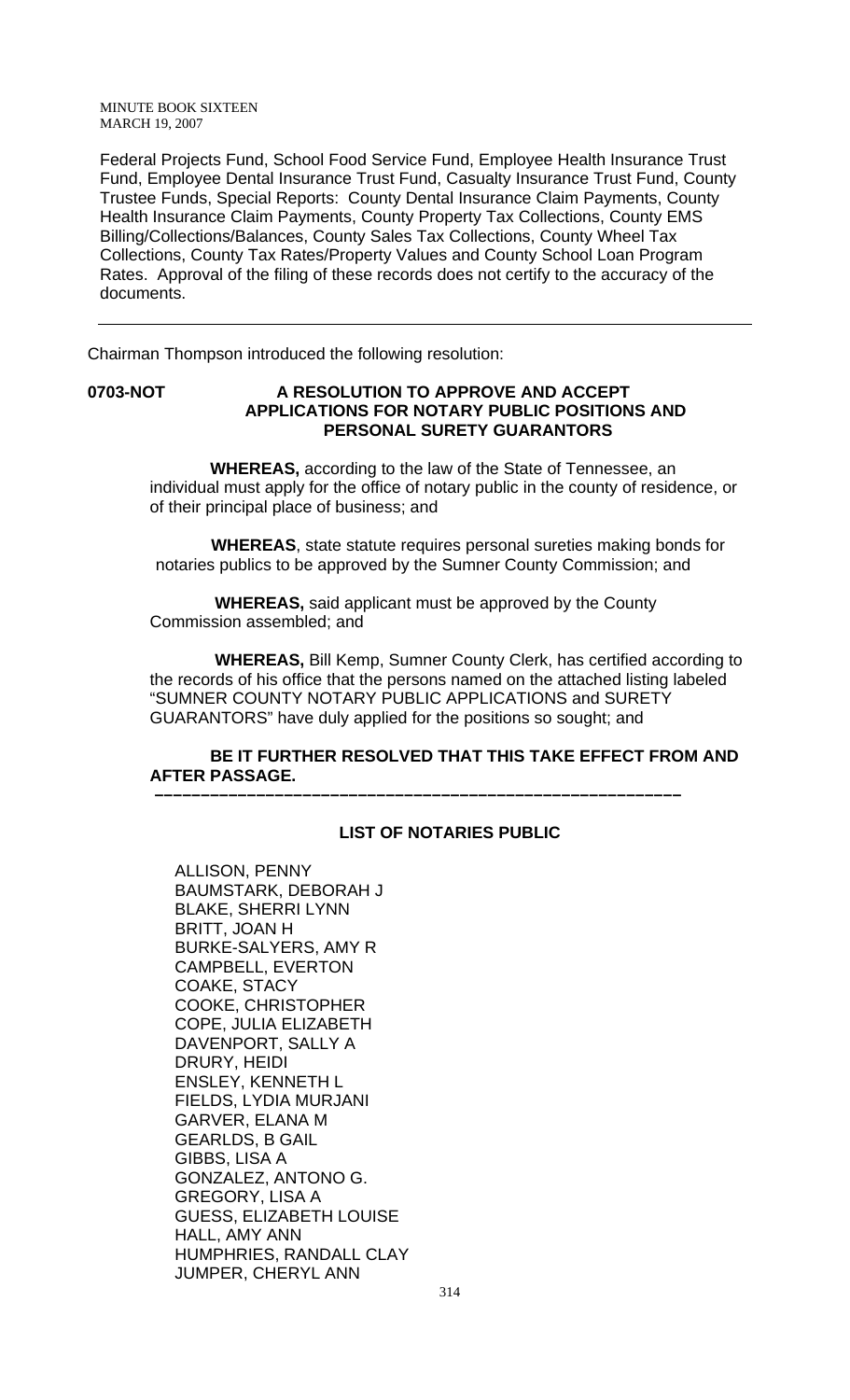> KRETZ, DEBORAH JEAN LESEMANN, ALEXANDER R MANTLO, PHYLLIS R MATTHEWS, DEIDRE RENEE MCALISTER, JANEL L MCCLURE, AMY NICOLE MCCORD, SHEILA MCHENRY, JENNIFER LEE MILLER, JOHN P MOODY, WILLIAM SCOTT MOORE, LISA R MORALES, JUDY C MURPHY, TIM OWENS, CAROLYN B POWELSON, JARED REED RUDDELL, LAURA L RUSSELL-WOODARD, ROSALIND LAVESE SANDERS, DAVID A SHOCKLEY, TIFFANY L SIMMONS, DANIEL J STULTZ, WANDA L TABB, DEBRA L THOMAS, BETSYE D THORNTON, SUMMER DIANE VASKE, LISA MARIE WEST, BARBARA E. WHITAKER, JULIE ANN WILLIAMS, LISA R WILLS, WENDY J WISEMAN, FAYE WOOD, JULIE A WRIGHT, WILLIAM R

Upon motion of Commissioner Hughes, seconded by Commissioner Vaughn, voting was recorded in the following manner:

| 0703-NOT           |   | <b>Yes: 22</b> | <b>No: 0</b> | Abs: 0          | 07:31 PM |
|--------------------|---|----------------|--------------|-----------------|----------|
| Pospisil           | Y |                |              |                 |          |
| Freels             | Y | <b>Stone</b>   | v            | <b>Hobbs</b>    |          |
| Hughes             | Y | Kimbrough      | Y            | <b>Skidmore</b> | Y        |
| Moser              |   | <b>Decker</b>  | Y            | Hyde            |          |
| <b>Hendricks Y</b> |   | Vaughn         | Y            | LeMarbre        | Y        |
| Matthews Y         |   | <b>Boyd</b>    | Y            | England         | Y        |
| Graves             | Y | Satterfield    | Y            | Holt            | Y        |
| Akins              |   | Fennell        |              | Cummings        |          |

Chairman Thompson declared the election of Notaries Public by the body.

# **COMMITTEE ON COMMITTEES**

\_\_\_\_\_\_\_\_\_\_\_\_\_\_\_\_\_\_\_\_\_\_\_\_\_\_\_\_\_\_\_\_\_\_\_\_\_\_\_\_\_\_\_\_\_\_\_\_\_\_\_\_\_\_\_\_\_\_\_\_\_\_\_\_\_\_\_\_\_

Commissioner LeMarbre announced one appointment to the Sumner County Planning Commission to fill the expiring term of Shawn Fennell. Upon motion of Commmissioner LeMarbre, seconded by Commissioner Matthews, the Commission voted to ratify the recommendation of the County Executive to re-appoint Commissioner Fennell.

\_\_\_\_\_\_\_\_\_\_\_\_\_\_\_\_\_\_\_\_\_\_\_\_\_\_\_\_\_\_\_\_\_\_\_\_\_\_\_\_\_\_\_\_\_\_\_\_\_\_\_\_\_\_\_\_\_\_\_\_\_\_\_\_\_\_\_\_\_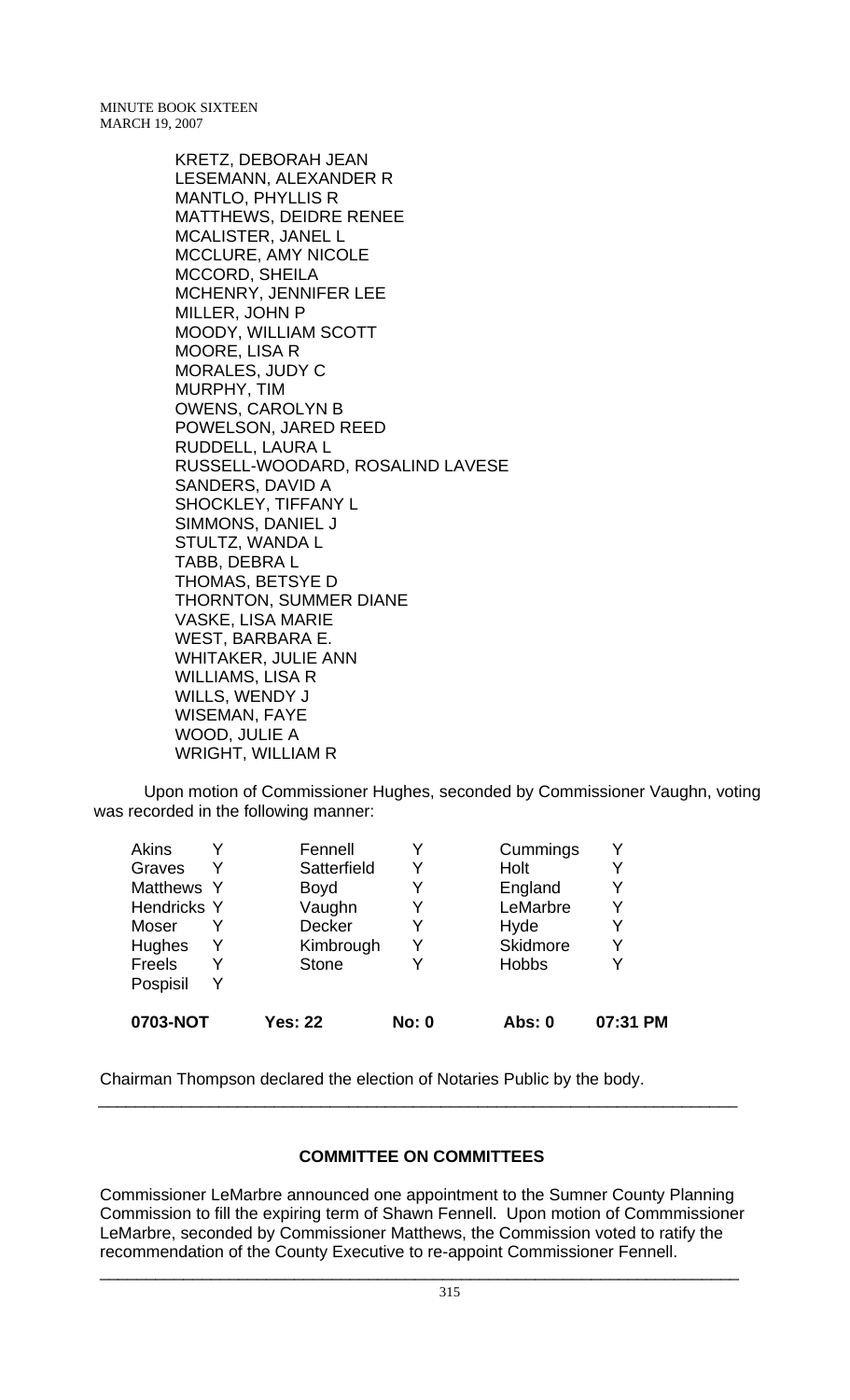#### **HIGHWAY COMMISSION**

There was no report from the Highway Commission.

# **EDUCATION COMMITTEE**

**\_\_\_\_\_\_\_\_\_\_\_\_\_\_\_\_\_\_\_\_\_\_\_\_\_\_\_\_\_\_\_\_\_\_\_\_\_\_\_\_\_\_\_\_\_\_\_\_\_\_\_\_\_\_\_\_\_\_\_\_\_\_\_\_\_\_\_\_\_**

There was no report from the Education Committee.

### **GENERAL OPERATIONS COMMITTEE**

**\_\_\_\_\_\_\_\_\_\_\_\_\_\_\_\_\_\_\_\_\_\_\_\_\_\_\_\_\_\_\_\_\_\_\_\_\_\_\_\_\_\_\_\_\_\_\_\_\_\_\_\_\_\_\_\_\_\_\_\_\_\_\_\_\_\_\_\_\_**

Commissioner Holt introduced the following resolution and moved for approval. Commissioner Graves seconded the motion.

**0703-01 A RESOLUTION AUTHORIZING KAATZ, BINKLEY, JONES AND MORRIS ARCHITECTS, INC., TO BEGIN MAKING PRELIMINARY DESIGN OF AN ARCHIVES FACILITY ON THE GALLATIN SQUARE WITH BASEMENT FOR FUTURE GROWTH AND A SEPARATE STORAGE FACILITY AT THE COUNTY ADMINISTRATION BUILDING AND ALTERNATIVELY TO PREPARE A SINGLE FACILITY FOR BOTH USES, TO ASK THE SCHOOL SYSTEM TO ASSIST WITH ASBESTOS REMOVAL AT THE OLD ARCHIVES FACILITY; AND ACCEPTING THE OFFER OF THE CITY OF GALLATIN TO TEAR DOWN AND REMOVE THE OLD ARCHIVES FACILITY AND PAY HALF OF THE COSTS OF ASBESTOS REMOVAL AT THE OLD ARCHIVES BUILDING**

**BE IT RESOLVED** by the Sumner County Board of County Commissioners meeting in regular session on this the  $19<sup>th</sup>$  day of March, 2007, that this body hereby authorizes Kaatz, Binkley, Jones and Morris Architects, Inc., to begin making preliminary design of an archives facility on the Gallatin Square with a basement for future growth and a separate storage facility at the County Administration Building and alternatively to prepare a single facility for both uses in order to consider costs of facility construction; and

**BE IT FURTHER RESOLVED** that the County Executive shall formally ask the school system to assist with asbestos removal at the old archives facility; and

**BE IT FURTHER RESOLVED** that this body hereby accepts the offer of the City of Gallatin to tear down and remove the old archives facility and pay half of the costs of asbestos removal at the old archives building.

\_\_\_\_\_\_\_\_\_\_\_\_\_\_\_\_\_\_\_\_\_\_\_\_\_\_\_\_\_\_\_\_\_\_\_\_\_\_\_\_\_\_\_\_\_\_\_\_\_\_\_\_\_\_\_\_\_\_\_\_\_\_\_\_

Commissioner Holt moved, seconded by Commissioner Matthews, to suspend the rules and allow the City of Gallatin Mayor Joann Graves to speak on the project. The motion carried by voice vote of the body. Mayor Graves reported on the progress of the project, stating that the commitment is to stay within the estimated \$2 million cost. She read a letter from First Baptist Church leaders, stating their willingness to cooperate in the building process.

The electronic vote was recorded in the following manner:

| Akins           | Fennell      | Cummings     | A |
|-----------------|--------------|--------------|---|
| Graves          | Satterfield  | Holt         | Y |
| <b>Matthews</b> | <b>Boyd</b>  | England      | Y |
| Hendricks       | Vaughn       | LeMarbre     | Y |
| Moser           | Decker       | Hyde         | Α |
| Hughes          | Kimbrough    | Skidmore     | Y |
| Freels          | <b>Stone</b> | <b>Hobbs</b> |   |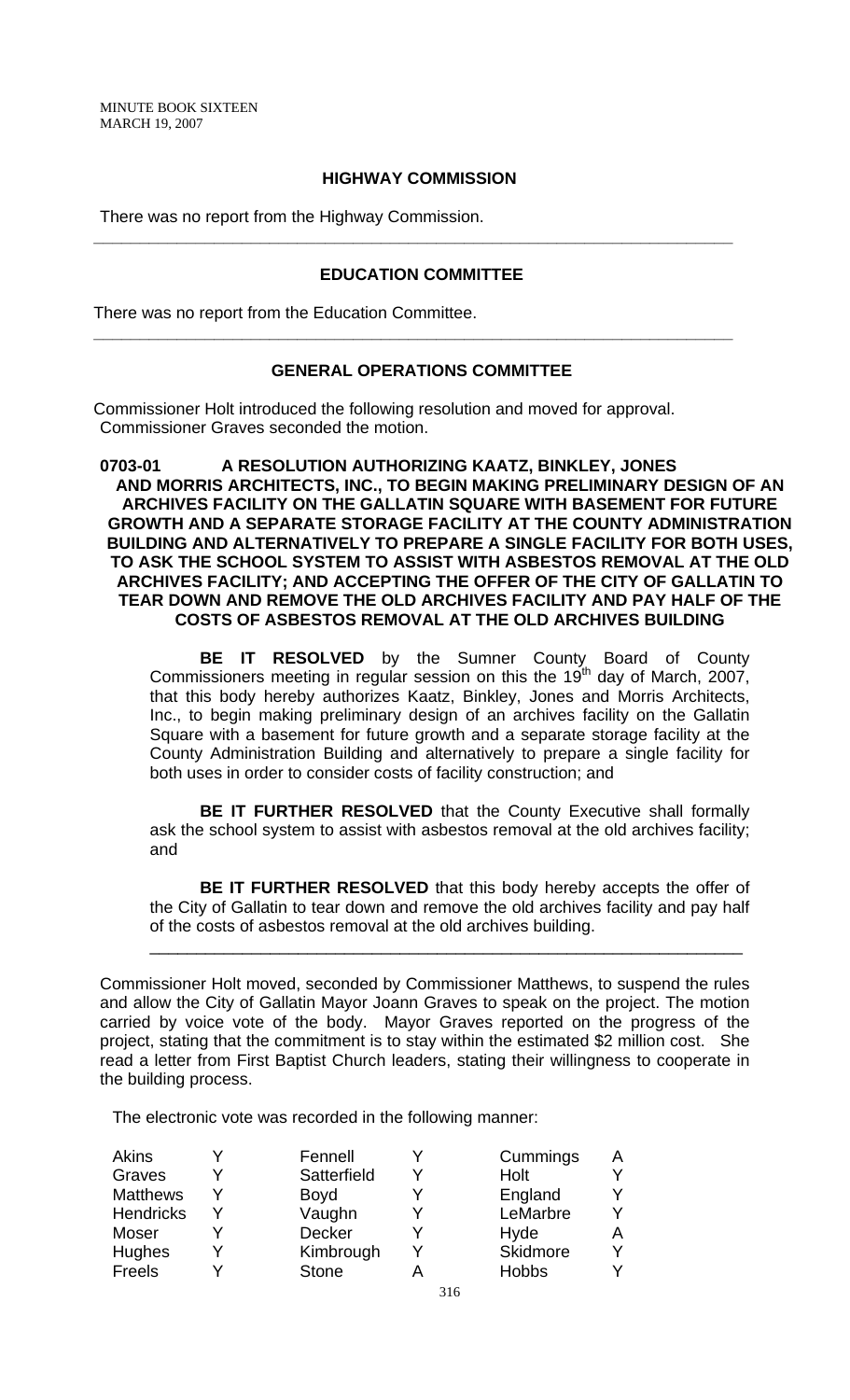Pospisil Y

### **0703-01 Yes: 19 No: 0 Abs: 3 08:03 PM**

Chairman Thompson declared the resolution approved by the body.

Commissioner Holt introduced the following resolution and moved for approval. Commissioner England seconded the motion.

**\_\_\_\_\_\_\_\_\_\_\_\_\_\_\_\_\_\_\_\_\_\_\_\_\_\_\_\_\_\_\_\_\_\_\_\_\_\_\_\_\_\_\_\_\_\_\_\_\_\_\_\_\_\_\_\_\_\_\_\_\_\_\_\_\_\_\_\_\_**

### **0703-02 A RESOLUTION DECLARING THE PARCEL OF PROPERTY REFERRED TO AS THE OLD SENGTOWN'S VOTING PRECINCT AS SURPLUS AND DIRECTING THE LAW DIRECTOR'S OFFICE TO COORDINATE A PUBLIC AUCTION OF THE PARCEL WITH A VOLUNTEER AUCTIONEER AFTER REVIEW OF ANY DEED RESTRICTIONS**

**BE IT RESOLVED** by the Sumner County Board of County Commissioners meeting in regular session on this the 19<sup>th</sup> day of March, 2007, that this body hereby declares the parcel of property referred to as The Old Sengtown's Voting Precinct (attached as Exhibit A) as surplus and directing the Law Director's Office to coordinate a public auction of the parcel with a volunteer auctioneer after review of any deed restrictions; and

**BE IT FURTHER RESOLVED** that the Law Director's Office is to research the deed to the parcel to determine if any restrictions against the parcel exist.

\_\_\_\_\_\_\_\_\_\_\_\_\_\_\_\_\_\_\_\_\_\_\_\_\_\_\_\_\_\_\_\_\_\_\_\_\_\_\_\_\_\_\_\_\_\_\_\_\_\_\_\_\_\_\_\_\_\_\_\_\_\_\_\_

The electronic vote was recorded in the following manner:

| <b>Akins</b>     |                | Fennell      |   | Cummings        | Y        |
|------------------|----------------|--------------|---|-----------------|----------|
| Graves           |                | Satterfield  | Y | Holt            | Y        |
| <b>Matthews</b>  | Y              | <b>Boyd</b>  |   | England         | Y        |
| <b>Hendricks</b> | Y              | Vaughn       |   | LeMarbre        | Y        |
| Moser            |                | Decker       | Y | Hyde            | Y        |
| Hughes           |                | Kimbrough    | Y | <b>Skidmore</b> | Y        |
| Freels           |                | <b>Stone</b> |   | <b>Hobbs</b>    | Y        |
| Pospisil         |                |              |   |                 |          |
| 0703-02          | <b>Yes: 22</b> | <b>No: 0</b> |   | Abs: 0          | 08:04 PM |

Chairman Thompson declared the motion approved by the body.

### **EMERGENCY MEDICAL SERVICES COMMITTEE**

**\_\_\_\_\_\_\_\_\_\_\_\_\_\_\_\_\_\_\_\_\_\_\_\_\_\_\_\_\_\_\_\_\_\_\_\_\_\_\_\_\_\_\_\_\_\_\_\_\_\_\_\_\_\_\_\_\_\_\_\_\_\_\_\_\_\_\_\_\_**

\_\_\_\_\_\_\_\_\_\_\_\_\_\_\_\_\_\_\_\_\_\_\_\_\_\_\_\_\_\_\_\_\_\_\_\_\_\_\_\_\_\_\_\_\_\_\_\_\_\_\_\_\_\_\_\_\_\_\_\_\_\_\_\_\_\_\_\_\_\_

There was no report from the Emergency Medical Services Committee.

### **PUBLIC WORKS COMMITTEE**

Chairman Thompson reported that he and several commissioners were meeting with the cities and the utility districts to create a comprehensive map of the public water needs in Sumner County.

# **LEGISLATIVE COMMITTEE**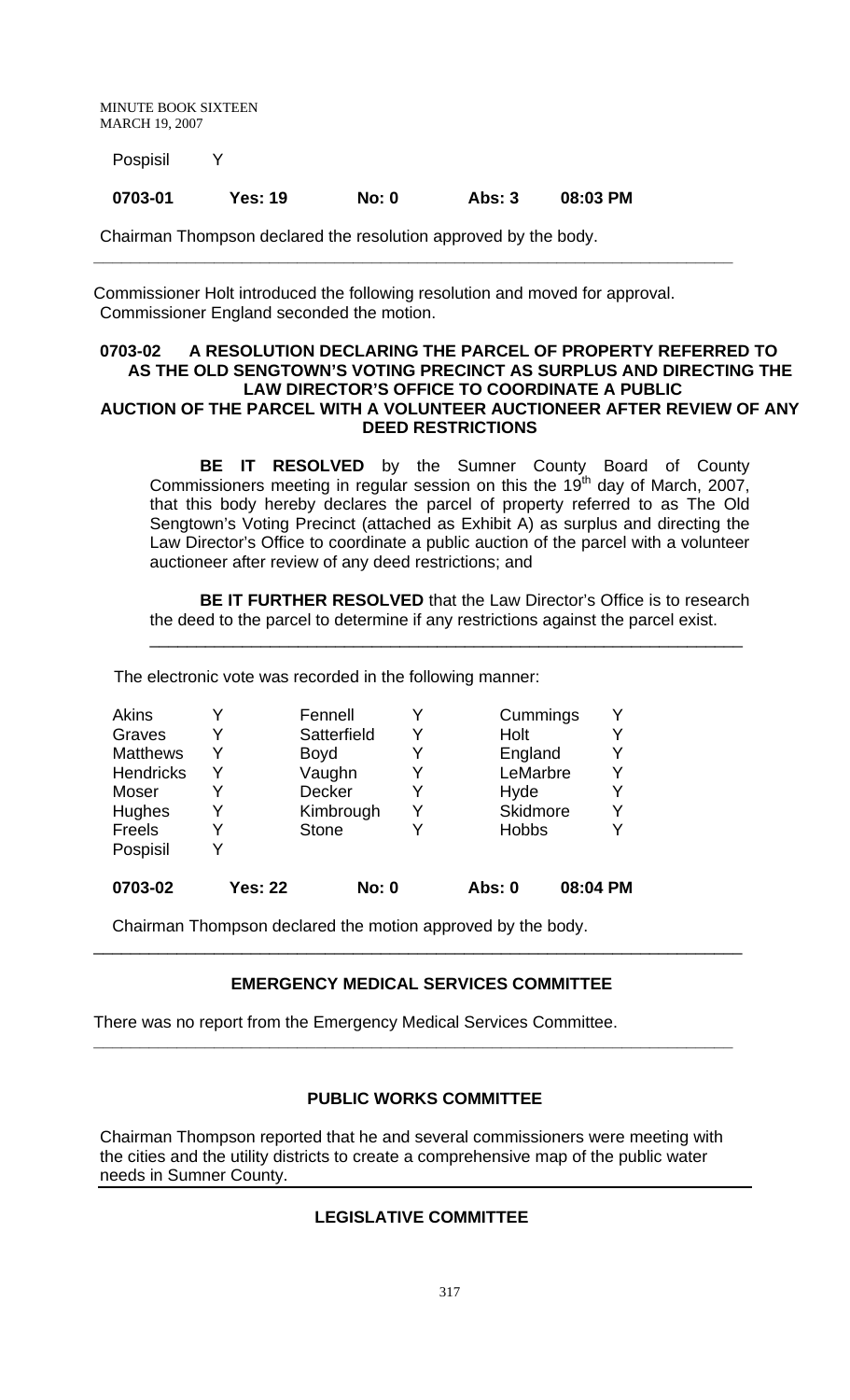Commissioner Hyde introduced the following resolution and moved for approval. Commissioner Akins seconded the motion.

### 0703-03 A RESOLUTION ADOPTING A COMPUTER USE POLICY **FOR ALL COUNTY EMPLOYEES**

**BE IT RESOLVED** by the Sumner County Board of County Commissioners meeting in regular session on this the 19<sup>th</sup> day of March, 2007, that this body hereby adopts a computer use policy for all county employees as shown on the attachment herewith.

\_\_\_\_\_\_\_\_\_\_\_\_\_\_\_\_\_\_\_\_\_\_\_\_\_\_\_\_\_\_\_\_\_\_\_\_\_\_\_\_\_\_\_\_\_\_\_\_\_\_\_\_\_\_\_\_\_\_\_\_\_\_\_\_

The electronic vote was recorded in the following manner:

| <b>Akins</b>     |                | Fennell       |   | Cummings      |          | Y |
|------------------|----------------|---------------|---|---------------|----------|---|
| Graves           |                | Satterfield   |   | Holt          |          | Y |
| <b>Matthews</b>  |                | <b>Boyd</b>   |   | England       |          | Y |
| <b>Hendricks</b> | Y              | Vaughn        | Y | LeMarbre      |          | Y |
| Moser            |                | <b>Decker</b> |   | Hyde          |          | Y |
| <b>Hughes</b>    |                | Kimbrough     | Y | Skidmore      |          | Y |
| Freels           |                | <b>Stone</b>  |   | <b>Hobbs</b>  |          | Y |
| Pospisil         |                |               |   |               |          |   |
| 0703-03          | <b>Yes: 22</b> | <b>No: 0</b>  |   | <b>Abs: 0</b> | 08:04 PM |   |

Chairman Thompson declared the resolution approved by the body.

Commissioner Hyde introduced the following resolution and moved for approval. Commissioner LeMarbre seconded the motion.

### **0703-04 A RESOLUTION ENCOURAGING THE TENNESSEE GENERAL ASSEMBLY TO AMEND THE COUNTY POWERS RELIEF ACT**

\_\_\_\_\_\_\_\_\_\_\_\_\_\_\_\_\_\_\_\_\_\_\_\_\_\_\_\_\_\_\_\_\_\_\_\_\_\_\_\_\_\_\_\_\_\_\_\_\_\_\_\_\_\_\_\_\_\_\_\_\_\_\_\_\_\_\_\_

**WHEREAS,** the County Powers Relief Act (2006) provided for an Adequate Facilities Tax on development but restricted or prevented the implementation of any other similar or related taxes by County governments; and

**WHERAS,** approximately thirteen counties in the State had, prior to the adoption of the County Powers Relief Act, their own Private Acts relating to impact fees or adequate facilities tax; and

**WHEREAS,** T.C.A. §67-4-2913 of the County Powers Relief Act specifically prohibits any county after the effective date of the Act to amend or alter it pre-existing Private Act; and

**WHEREAS,** the State Attorney General has in Opinion #07-06 specifically opined that T.C.A. §67-4-2913 precludes counties from relying on any changes to their Private Acts to impose or increase their Development Taxes; and

**WHEREAS,** Sumner County as well as the other counties which had preexisting Private Acts should be permitted to continue with their Private Acts and to alter or amend the same to meet the needs of their communities.

**NOW, THEREFORE, BE IT RESOLVED** by the Sumner County Board of County Commissioners meeting in regular session on this the 19<sup>th</sup> day of March, 2007, that this body hereby requests that its legislative delegation seek to amend T.C.A. §67-4-2913 to allow those counties in the State which had preexisting Private Acts prior to the date of the enactment of the County Powers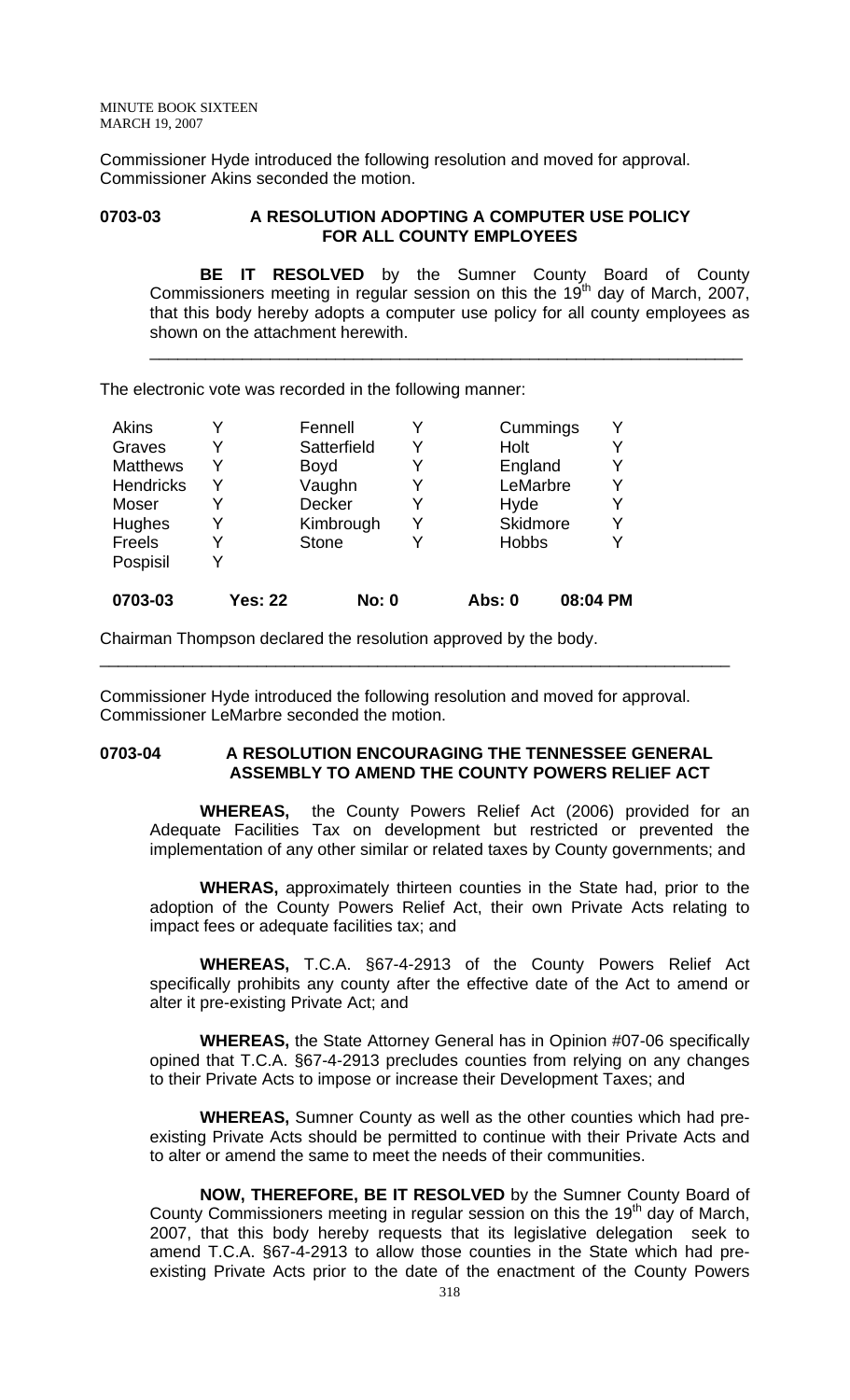Relief Act (2006) levying an Impact Fee, Adequate Facilities Tax or Development Tax to continue to alter, amend or otherwise modify their Private Acts to impose a new Development Tax or Adequate Facilities Tax or to increase the rate of a pre-existing tax; and

**BE IT FURTHER RESOLVED** that the Office of the Law Director is to send a copy of this resolution to our representatives.

The electronic vote was recorded in the following manner:

| 0703-04            | Yes: 14 | No: 7        |   | Abs: 1          | 08:09 PM |
|--------------------|---------|--------------|---|-----------------|----------|
| Pospisil           | N       |              |   |                 |          |
| Freels             | A       | <b>Stone</b> |   | <b>Hobbs</b>    |          |
| Hughes             | N       | Kimbrough    | N | <b>Skidmore</b> | N        |
| Moser              |         | Decker       | Y | Hyde            | Y        |
| <b>Hendricks Y</b> |         | Vaughn       | N | LeMarbre        | Y        |
| Matthews N         |         | <b>Boyd</b>  |   | England         |          |
| Graves             | N       | Satterfield  | Y | Holt            |          |
| <b>Akins</b>       |         | Fennell      |   | Cummings        |          |

Chairman Thompson declared the resolution approved by the body.

# **BUDGET COMMITTEE**

\_\_\_\_\_\_\_\_\_\_\_\_\_\_\_\_\_\_\_\_\_\_\_\_\_\_\_\_\_\_\_\_\_\_\_\_\_\_\_\_\_\_\_\_\_\_\_\_\_\_\_\_\_\_\_\_\_\_\_\_\_\_\_\_\_\_\_\_\_

Commissioner Moser introduced the following resolution and moved for approval. Commissioner Freels seconded the motion.

### **0703-05 A RESOLUTION APPROPRIATING \$2,000.00 FROM THE COUNTY GENERAL FUND TO THE DEPARTMENT OF AGRICULTURE, FORESTRY DIVISION, FOR THE COOPERATIVE FOREST FIRE CONTROL IN SUMNER COUNTY**

**BE IT RESOLVED** by the Sumner County Board of County Commissioners meeting in regular session on this the 19<sup>th</sup> day of March, 2007, that this body hereby appropriates \$2,000.00 from the County General Fund Reserve (101-39000) to the Department of Agriculture, Forestry Division, for the Cooperative Forest Fire Control in Sumner County as requested in the letter attached herewith.

\_\_\_\_\_\_\_\_\_\_\_\_\_\_\_\_\_\_\_\_\_\_\_\_\_\_\_\_\_\_\_\_\_\_\_\_\_\_\_\_\_\_\_\_\_\_\_\_\_\_\_\_\_\_\_\_\_\_\_\_\_\_\_\_

The electronic vote was recorded in the following manner:

| Akins              |   | Fennell        |              | Cummings        | Υ        |
|--------------------|---|----------------|--------------|-----------------|----------|
| Graves             | Y | Satterfield    | Y            | Holt            |          |
| Matthews Y         |   | <b>Boyd</b>    | Y            | England         | Y        |
| <b>Hendricks Y</b> |   | Vaughn         | Y            | LeMarbre        | Y        |
| Moser              |   | Decker         | Y            | Hyde            | Y        |
| Hughes             | Y | Kimbrough      | Y            | <b>Skidmore</b> | Y        |
| Freels             | Y | <b>Stone</b>   |              | <b>Hobbs</b>    |          |
| Pospisil           | Y |                |              |                 |          |
| 0703-05            |   | <b>Yes: 22</b> | <b>No: 0</b> | <b>Abs: 0</b>   | 08:10 PM |

Chairman Thompson declared the resolution approved by the body.

\_\_\_\_\_\_\_\_\_\_\_\_\_\_\_\_\_\_\_\_\_\_\_\_\_\_\_\_\_\_\_\_\_\_\_\_\_\_\_\_\_\_\_\_\_\_\_\_\_\_\_\_\_\_\_\_\_\_\_\_\_\_\_\_\_\_\_\_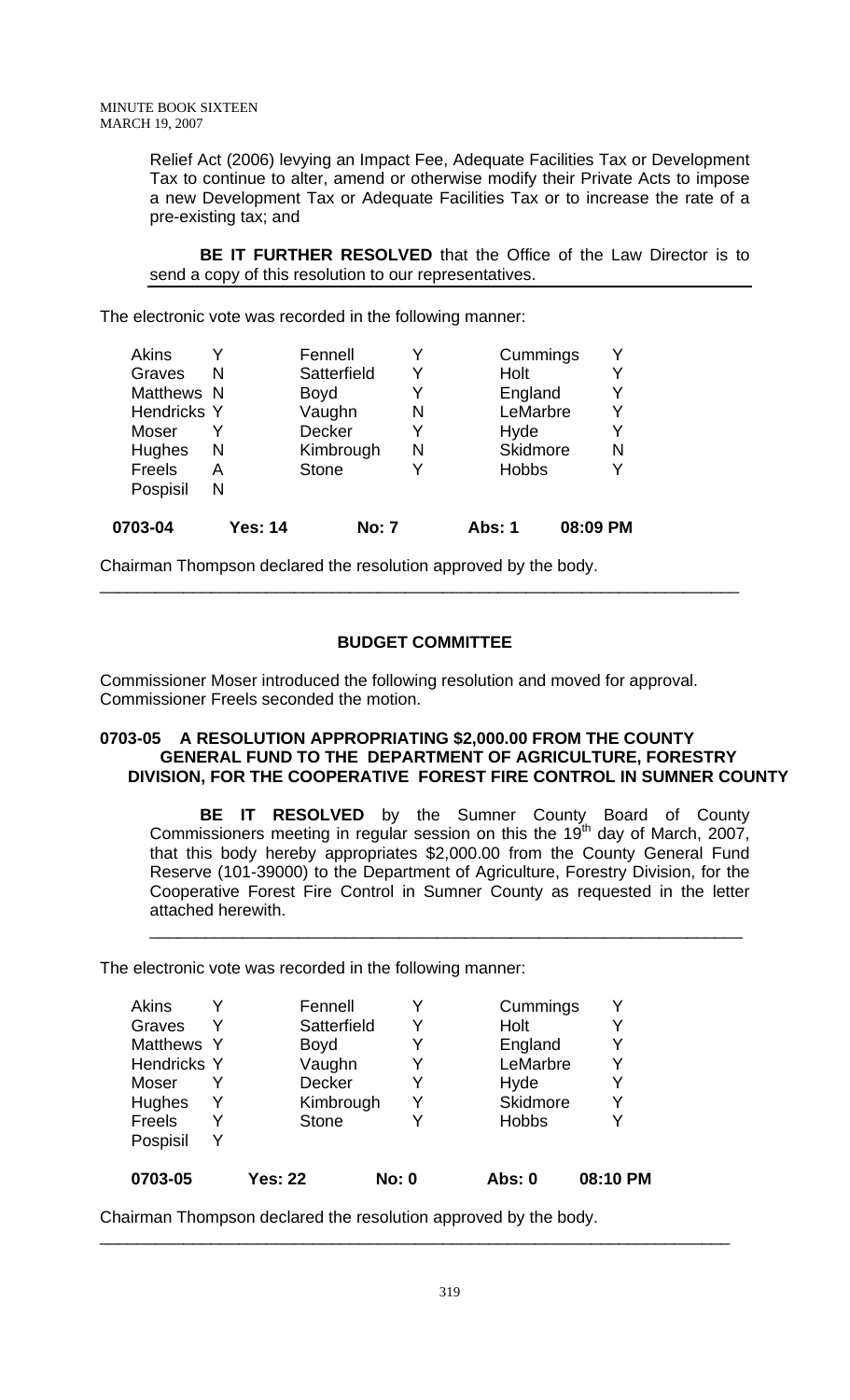Commissioner Moser introduced the following resolution and moved for approval. Commissioner Kimbrough seconded the motion.

#### **0703-06 A RESOLUTION APPROPRIATING \$1,000,000.00 AS PASS-THRU FUNDS FROM THE DEBT FUND RESERVE ACCOUNT OF THE FINANCE DEPARTMENT TO THE PRINCIPAL ON JAIL DEBT ACCOUNT**

**BE IT RESOLVED** by the Sumner County Board of County Commissioners meeting in regular session on this the 19<sup>th</sup> day of March, 2007, that this body hereby appropriates \$1,000,000.00 as pass-thru funds from the Debt Fund Reserve Account of the Finance Department (151-39000) to the Principal on Jail Debt Account (151-81101-601) as shown on the attachment herewith.

The electronic vote was recorded in the following manner:

| <b>Akins</b>     |                | Fennell      | Cummings        |          | v |
|------------------|----------------|--------------|-----------------|----------|---|
| Graves           |                | Satterfield  | Holt            |          |   |
| <b>Matthews</b>  |                | <b>Boyd</b>  | England         |          |   |
| <b>Hendricks</b> | N              | Vaughn       | LeMarbre        |          | Y |
| Moser            |                | Decker       | Hyde            |          |   |
| <b>Hughes</b>    |                | Kimbrough    | <b>Skidmore</b> |          | N |
| Freels           |                | <b>Stone</b> | <b>Hobbs</b>    |          | N |
| Pospisil         |                |              |                 |          |   |
| 0703-06          | <b>Yes: 19</b> | <b>No: 3</b> | Abs: 0          | 08:14 PM |   |

Chairman Thompson declared the resolution approved by the body.

Commissioner Moser introduced the following resolution and moved for approval. Commissioner Hobbs seconded the motion.

\_\_\_\_\_\_\_\_\_\_\_\_\_\_\_\_\_\_\_\_\_\_\_\_\_\_\_\_\_\_\_\_\_\_\_\_\_\_\_\_\_\_\_\_\_\_\_\_\_\_\_\_\_\_\_\_\_\_\_\_\_\_\_\_\_\_\_\_

### **0703-07 A RESOLUTION AUTHORIZING THE FUNDING OF THE PHASE ONE BUILDING PROGRAM AS APPROVED BY THE BOARD OF EDUCATION WITH DEDUCTIONS FOR APPROPRIATE SUMS FOR LAND OR MONEY COMMITMENTS, ASKING THE BOARD TO OVERSIZE CORE FACILITIES AND IF POSSIBLE TO ADD SCIENCE ROOMS TO MERROL HYDE MAGNET SCHOOL IF ANY FUNDS REMAIN FROM GYM CONSTRUCTION**

**BE IT RESOLVED** by the Sumner County Board of County Commissioners meeting in regular session on this the 19<sup>th</sup> day of March, 2007, that this body does hereby authorize the funding of the Phase One Building Program of \$75,000,000.00 (as shown on the attached exhibit) as approved by the Board of Education with deductions for appropriate sums for land or money commitments from developers; and

**BE IT FURTHER RESOLVED** that this body does hereby ask the Board of Education in designing any new schools to plan to oversize the core facilities; and

**BE IT FURTHER RESOLVED** that this body does hereby ask the Board of Education to use any extra funds from the Merrol Hyde Magnet School construction for the construction of science labs at that facility.

\_\_\_\_\_\_\_\_\_\_\_\_\_\_\_\_\_\_\_\_\_\_\_\_\_\_\_\_\_\_\_\_\_\_\_\_\_\_\_\_\_\_\_\_\_\_\_\_\_\_\_\_\_\_\_\_\_\_\_\_\_\_\_\_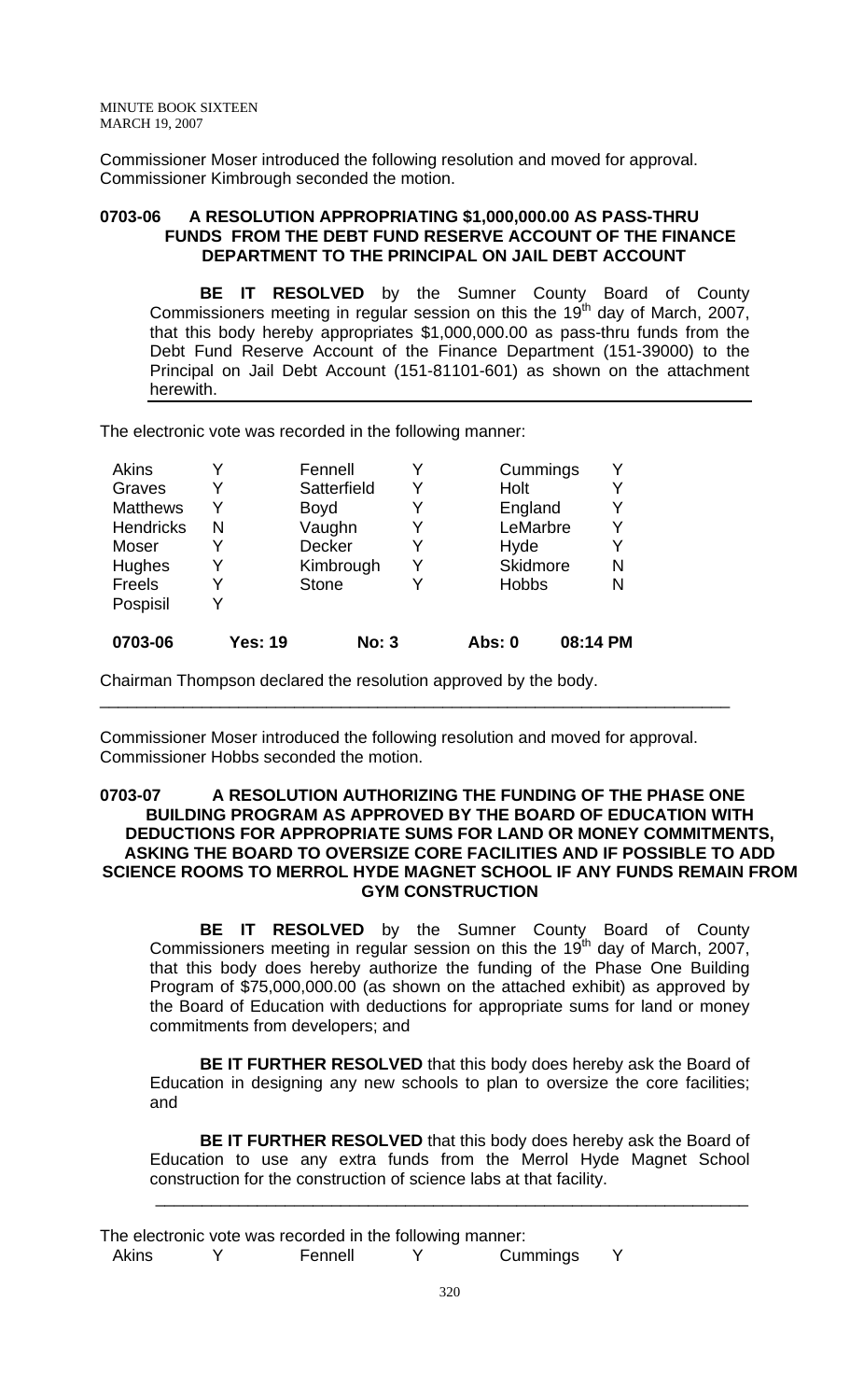| Hughes<br><b>Freels</b><br>Pospisil<br>0703-07         | <b>Yes: 22</b> | Kimbrough<br><b>Stone</b><br><b>No: 0</b>      | V<br>v           | Skidmore<br><b>Hobbs</b><br><b>Abs: 0</b> | Y<br>Y<br>08:27 PM |
|--------------------------------------------------------|----------------|------------------------------------------------|------------------|-------------------------------------------|--------------------|
| Graves<br><b>Matthews</b><br><b>Hendricks</b><br>Moser | Y<br>Y         | Satterfield<br><b>Boyd</b><br>Vaughn<br>Decker | Y<br>Y<br>Y<br>Y | Holt<br>England<br>LeMarbre<br>Hyde       | Y<br>Y<br>Υ<br>Y   |

Chairman Thompson declared the resolution approved by the body.

#### **CONSENT AGENDA**

\_\_\_\_\_\_\_\_\_\_\_\_\_\_\_\_\_\_\_\_\_\_\_\_\_\_\_\_\_\_\_\_\_\_\_\_\_\_\_\_\_\_\_\_\_\_\_\_\_\_\_\_\_\_\_\_\_\_\_\_\_\_\_\_\_\_\_\_

Commissioner Moser introduced the items on the Consent Agenda and so move for approval. Commissioner seconded the motion.

# **0703-08 A RESOLUTION APPROVING THE ARCHITECTURAL DESIGN PHASE FOR A NEW PORTLAND HEALTH DEPARTMENT AND ALLOCATING UP TO \$65,000.00 FROM FUNDS APPROPRIATED FOR THESE COSTS**

**BE IT RESOLVED** by the Sumner County Board of County Commissioners meeting in regular session on this the 19<sup>th</sup> day of March, 2007, that this body hereby approves the architectural design phase for a new Portland Health Department and allocating up to \$65,000.00 from funds appropriated for these costs.

### **0703-09 A RESOLUTION APPROPRIATING \$42,700.00 FROM THE COUNTY GENERAL FUND RESERVE FROM LOCAL AND FEDERAL DRUG FUNDS TO THE DEPARTMENT OF DRUG CONTROL OF THE OFFICE OF THE SHERIFF FOR THE CONSTRUCTION AND PLACEMENT OF A PORTABLE CLASSROOM, AND PERMIT FEES FOR INSTALLATION**

\_\_\_\_\_\_\_\_\_\_\_\_\_\_\_\_\_\_\_\_\_\_\_\_\_\_\_\_\_\_\_\_\_\_\_\_\_\_\_\_\_\_\_\_\_\_\_\_\_\_\_\_\_\_\_\_\_\_\_\_\_\_\_\_

**BE IT RESOLVED** by the Sumner County Board of County Commissioners meeting in regular session on this the 19<sup>th</sup> day of March, 2007, that this body hereby appropriates \$42,700.00 from the Drug Fund Account (122- 39000) from local and federal drug funds to the Building Purchase Account of the Drug Control of the Office of the Sheriff for the construction and placement of a portable classroom and permit fees for installation as shown on the attachment herewith.

\_\_\_\_\_\_\_\_\_\_\_\_\_\_\_\_\_\_\_\_\_\_\_\_\_\_\_\_\_\_\_\_\_\_\_\_\_\_\_\_\_\_\_\_\_\_\_\_\_\_\_\_\_\_\_\_\_\_\_\_\_\_\_\_

#### **0703-10 A RESOLUTION APPROPRIATING \$3,000.00 AS PASS-THRU FUNDS FROM THE CONTRIBUTIONS ACCOUNT OF THE ARCHIVES DEPARTMENT TO THE CAPITAL OUTLAY ACCOUNT**

**BE IT RESOLVED** by the Sumner County Board of County Commissioners meeting in regular session on this the  $19<sup>th</sup>$  day of March, 2007, that this body hereby appropriates \$3,000.00 as pass-thru funds from the Contributions Account of the Archives Department (101-44576) to the Capital Outlay Account (101-57900-799) as shown on the attachment herewith.

\_\_\_\_\_\_\_\_\_\_\_\_\_\_\_\_\_\_\_\_\_\_\_\_\_\_\_\_\_\_\_\_\_\_\_\_\_\_\_\_\_\_\_\_\_\_\_\_\_\_\_\_\_\_\_\_\_\_\_\_\_\_\_\_

# **0703-11 A RESOLUTION APPROPRIATING \$22,875.90 AS PASS-THRU FUNDS FROM THE G.I.S. ENTERPRISE ACCOUNT OF THE TAX ASSESSOR'S OFFICE TO THE G.I.S. ENTERPRISE ACCOUNT**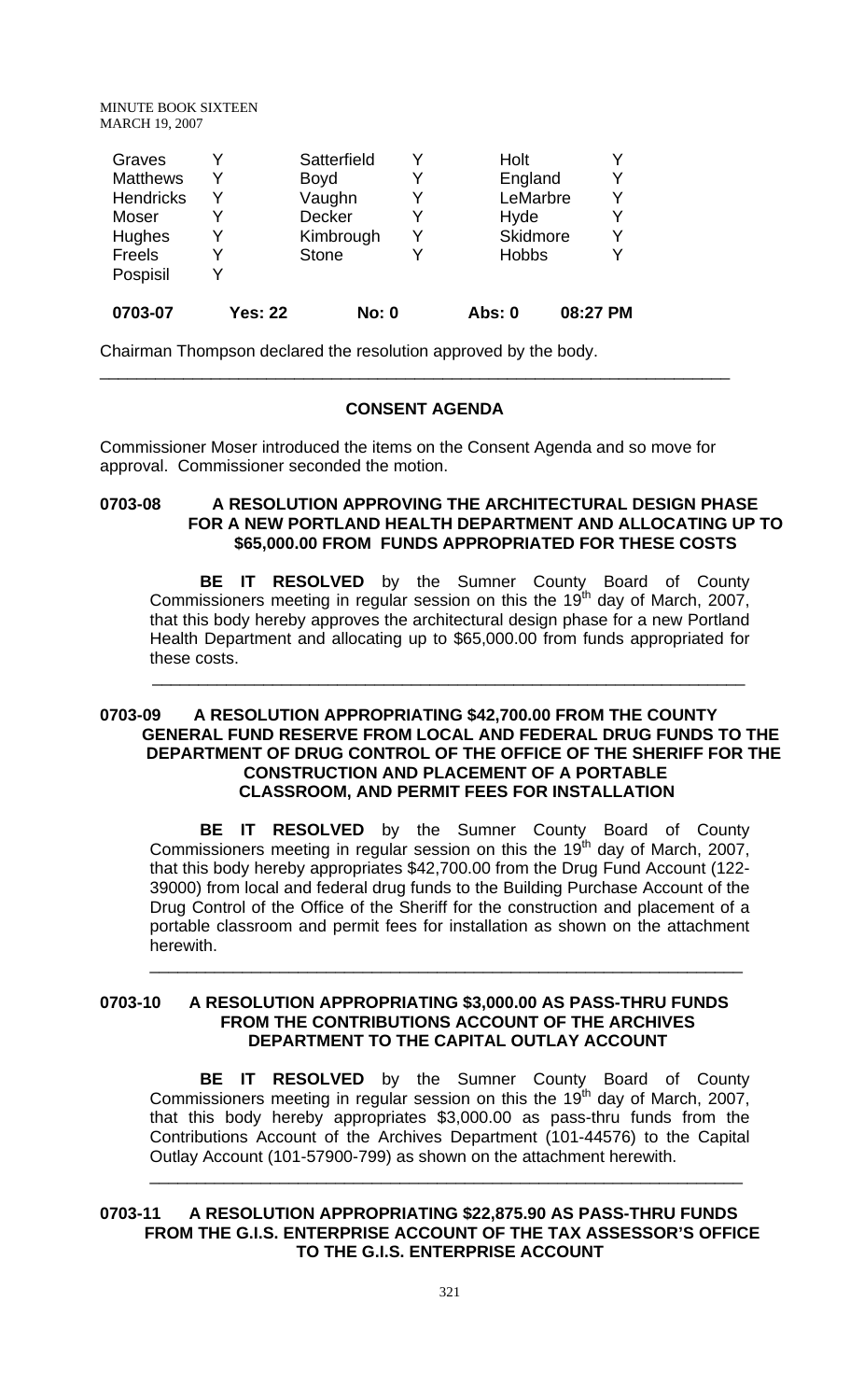**BE IT RESOLVED** by the Sumner County Board of County Commissioners meeting in regular session on this the 19<sup>th</sup> day of March, 2007, that this body hereby appropriates \$22,875.90 as pass-thru funds from the G.I.S. Enterprise Account of the Tax Assessor's Office (101-43196) to the G.I.S. Enterprise Account (52300-599) as shown on the attachment herewith.

#### **0703-12 A RESOLUTION APPROPRIATING \$2,509.04 AS PASS-THRU FUNDS FROM OTHER CHARGES FOR SERVICES ACCOUNT OF THE FINANCE DEPARTMENT TO THE COUNTY COMMISSION COSTS**

\_\_\_\_\_\_\_\_\_\_\_\_\_\_\_\_\_\_\_\_\_\_\_\_\_\_\_\_\_\_\_\_\_\_\_\_\_\_\_\_\_\_\_\_\_\_\_\_\_\_\_\_\_\_\_\_\_\_\_\_\_\_\_\_

**BE IT RESOLVED** by the Sumner County Board of County Commissioners meeting in regular session on this the 19<sup>th</sup> day of March, 2007, that this body hereby appropriates \$2,509.04 as pass-thru funds from the Other Charges for Services Account of the Finance Department (101-43990) to the County Commission Costs Account (101-51100-599) as shown on the attachment herewith.

\_\_\_\_\_\_\_\_\_\_\_\_\_\_\_\_\_\_\_\_\_\_\_\_\_\_\_\_\_\_\_\_\_\_\_\_\_\_\_\_\_\_\_\_\_\_\_\_\_\_\_\_\_\_\_\_\_\_\_\_\_\_\_\_

#### **0703-13 A RESOLUTION APPROPRIATING \$165.20 AS PASS-THRU FUNDS FROM REFUNDS ACCOUNT OF THE FINANCE DEPARTMENT TO THE LEGAL NOTICES ACCOUNT**

**BE IT RESOLVED** by the Sumner County Board of County Commissioners meeting in regular session on this the 19<sup>th</sup> day of March, 2007, that this body hereby appropriates \$165.20 as pass-thru funds from the Refunds Account of the Finance Department (101-44170) to the Legal Notices Account (101-51100-332) as shown on the attachment herewith.

### **0703-14 A RESOLUTION AUTHORIZING VARIOUS ITEMS FROM THE OFFICES OF THE COUNTY ADMINISTRATION BUILDINGTO BE DECLARED AS SURPLUS AND SOLD PURSUANT TO AUTHORIZED POLICIES**

\_\_\_\_\_\_\_\_\_\_\_\_\_\_\_\_\_\_\_\_\_\_\_\_\_\_\_\_\_\_\_\_\_\_\_\_\_\_\_\_\_\_\_\_\_\_\_\_\_\_\_\_\_\_\_\_\_\_\_\_\_\_\_\_

**BE IT RESOLVED** by the Sumner County Board of County Commissioners meeting in regular session on this the 19<sup>th</sup> day of March, 2007, that this body hereby authorizes various items from the offices of the County Administration Building and shown on Exhibit A to be declared as surplus and sold pursuant to authorized policies.

\_\_\_\_\_\_\_\_\_\_\_\_\_\_\_\_\_\_\_\_\_\_\_\_\_\_\_\_\_\_\_\_\_\_\_\_\_\_\_\_\_\_\_\_\_\_\_\_\_\_\_\_\_\_\_\_\_\_\_\_\_\_\_\_

#### **0703-15 A RESOLUTION DECLARING VARIOUS ITEMS OF PROPERTY AS SALVAGE AND OF NO VALUE AND AUTHORIZING DISPOSAL IN THE BEST MANNER POSSIBLE**

**BE IT RESOLVED** by the Sumner County Board of County Commissioners meeting in regular session on this the 19<sup>th</sup> day of March, 2007, that this body hereby declares the various items shown on Exhibit A as salvage and of no value and thereby authorizing disposal of these items in the best manner possible.

\_\_\_\_\_\_\_\_\_\_\_\_\_\_\_\_\_\_\_\_\_\_\_\_\_\_\_\_\_\_\_\_\_\_\_\_\_\_\_\_\_\_\_\_\_\_\_\_\_\_\_\_\_\_\_\_\_\_\_\_\_\_\_\_

#### **0703-16 A RESOLUTION DECLARING A 2001 BUICK LESABRE OF THE SUMNER COUNTY HIGHWAY DEPARTMENT AS SURPLUS PROPERTY AND AUTHORIZING THE SALE OF SUCH PROPERTY AT GOVDEALS.COM**

**BE IT RESOLVED** by the Sumner County Board of County Commissioners meeting in regular session on this the 19<sup>th</sup> day of March, 2007, that this body hereby declares a 2001 Buick LeSabre of the Sumner County